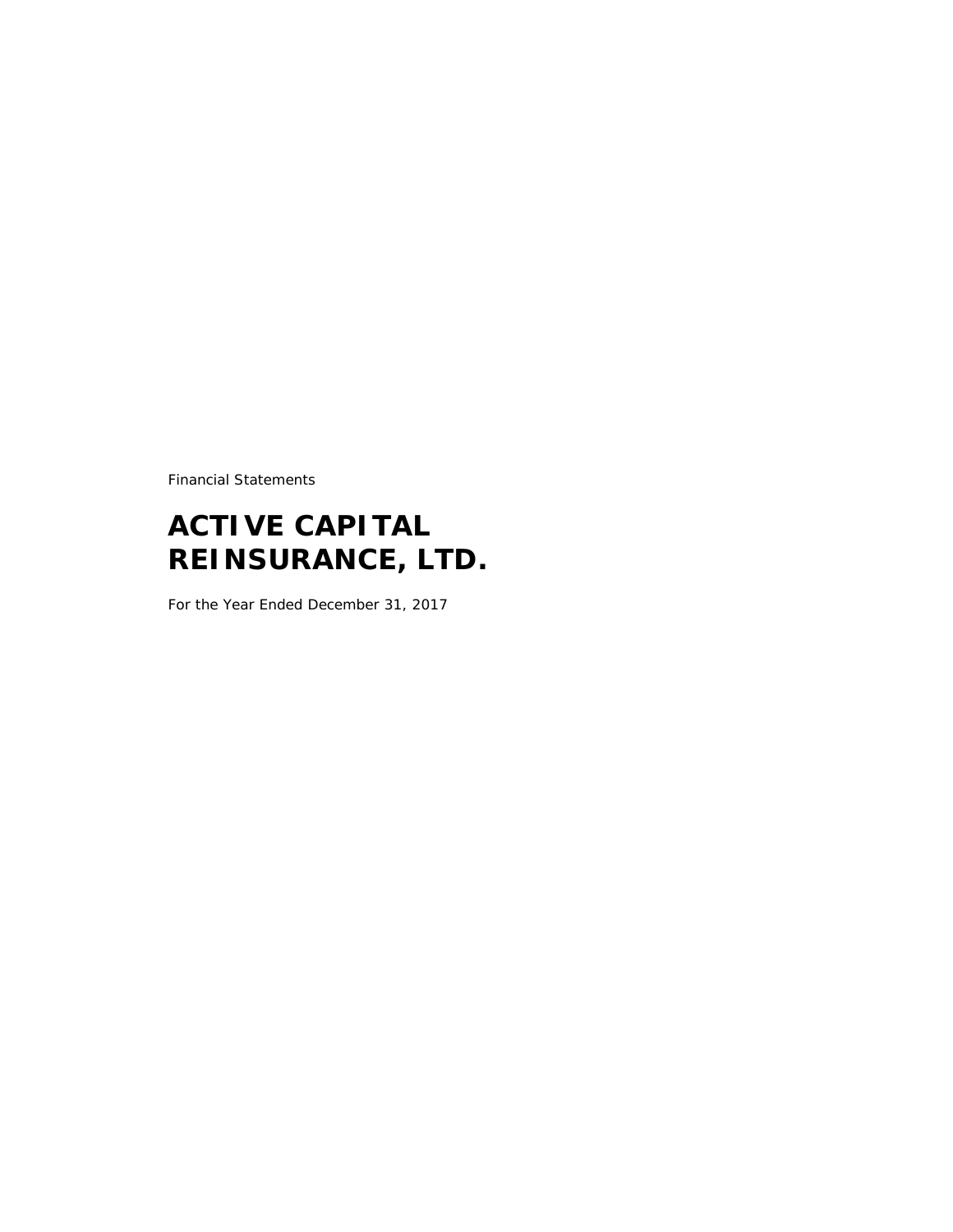### **Contents**

### December 31, 2017

|                                              | Page       |
|----------------------------------------------|------------|
| Independent auditors' report                 | $1$ to $2$ |
| Statement of financial position              | 3          |
| Statement of comprehensive income            | 4          |
| Statement of cash flows                      | 5          |
| Statement of changes in shareholder's equity | 6          |
| Notes to the financial statements            | 7 to 18    |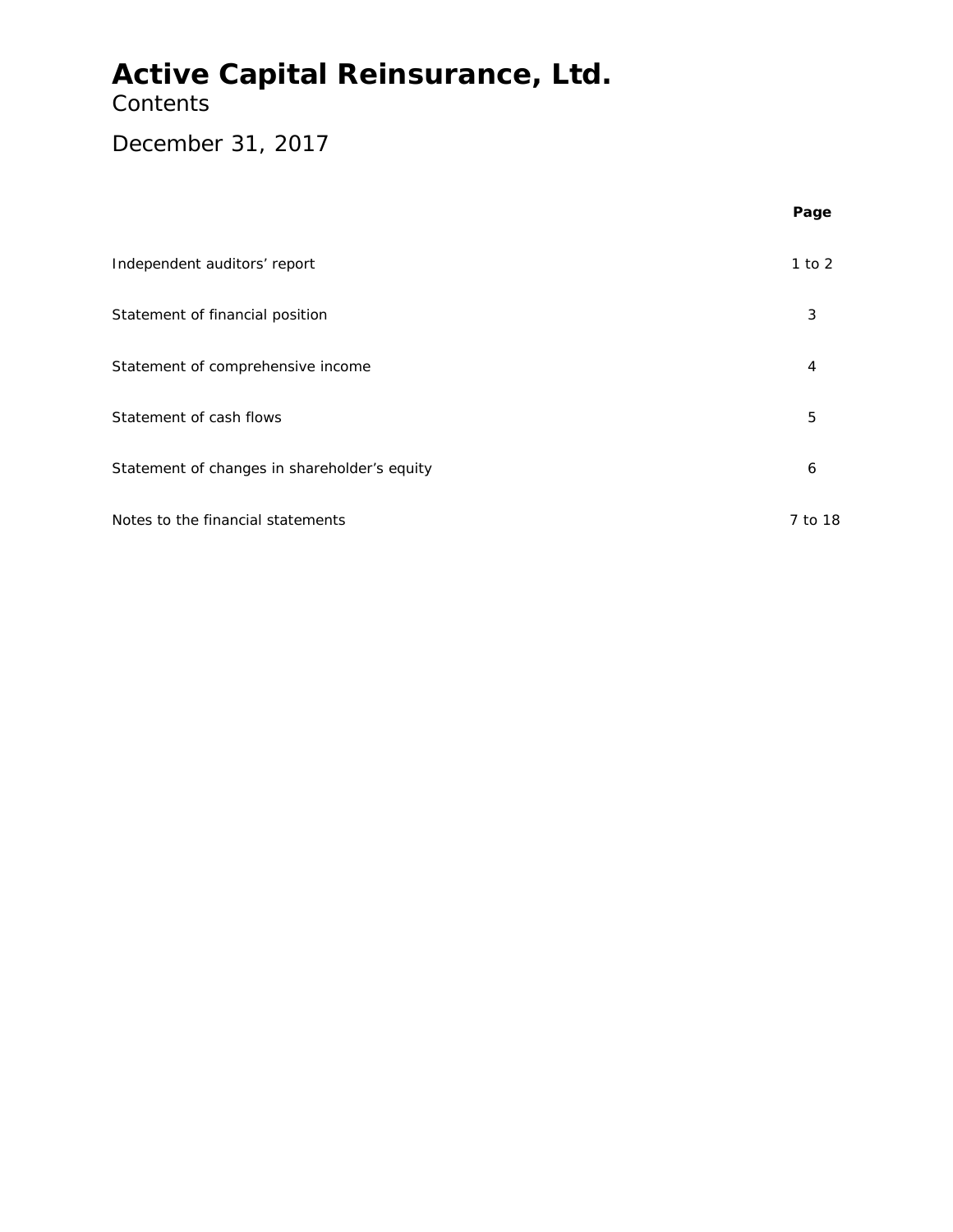# **Deloitte.**

Deloitte & Touche 3rd Floor The Goddard Building Haggatt Hall St. Michael, BB11059 Barbados, W.I.

Tel: +246 430 6400 Fax: +246 430 6451 [www.deloitte.com](http://www.deloitte.com/)

### **Independent auditors' report**

To the Shareholder of Active Capital Reinsurance, Ltd.

#### **Opinion**

We have audited the financial statements of Active Capital Reinsurance, Ltd. (the Company), which comprise the statement of financial position as at December 31, 2017, the statement of comprehensive income, statement of changes in shareholder's equity and statement of cash flows for the year then ended, and notes to the financial statements, including a summary of significant accounting policies.

In our opinion, the accompanying financial statements present fairly, in all material respects, the financial position of the Company as at December 31, 2017, its financial performance and its cash flows for the year then ended in accordance with the International Financial Reporting Standard for Small and Medium-sized Entities (IFRS for SMEs).

#### **Basis for opinion**

We conducted our audit in accordance with International Standards on Auditing (ISAs). Our responsibilities under those standards are further described in the Auditors' Responsibilities for the Audit of the Financial Statements section of our report. We are independent of the Company in accordance with the International Ethics Standards Board for Accountants' Code of Ethics for Professional Accountants (IESBA Code), and we have fulfilled our other ethical responsibilities in accordance with the IESBA Code. We believe that the audit evidence we have obtained is sufficient and appropriate to provide a basis for our opinion.

#### **Responsibilities of management and those charged with governance for the financial statements**

Management is responsible for the preparation and fair presentation of the financial statements in accordance with IFRSs, and for such internal control as management determines is necessary to enable the preparation of financial statements that are free from material misstatement, whether due to fraud or error.

In preparing the financial statements, management is responsible for assessing the Company's ability to continue as a going concern, disclosing, as applicable, matters related to going concern and using the going concern basis of accounting unless management either intends to liquidate the Company or to cease operations, or has no realistic alternative but to do so.

Those charged with governance are responsible for overseeing the Company's financial reporting process.

#### **Auditors' responsibilities for the audit of the financial statements**

Our objectives are to obtain reasonable assurance about whether the financial statements as a whole are free from material misstatement, whether due to fraud or error, and to issue an auditors' report that includes our opinion. Reasonable assurance is a high level of assurance, but is not a guarantee that an audit conducted in accordance with ISAs will always detect a material misstatement when it exists. Misstatements can arise from fraud or error and are considered material if, individually or in the aggregate, they could reasonably be expected to influence the economic decisions of users taken on the basis of these financial statements.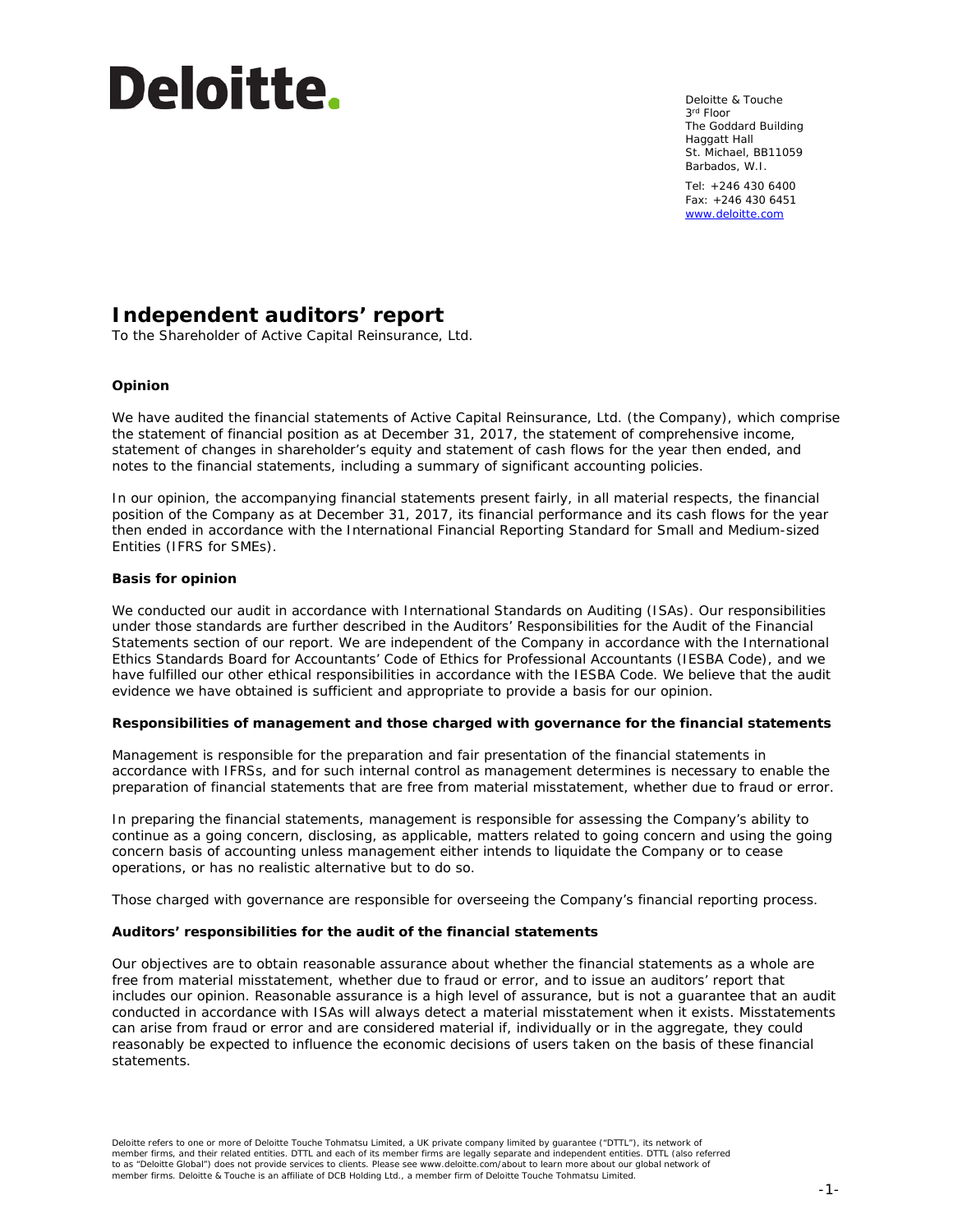# **Deloitte.**

### **Independent auditors' report (continued)**

To the Shareholder of Active Capital Reinsurance, Ltd.

As part of an audit in accordance with ISAs, we exercise professional judgment and maintain professional skepticism throughout the audit. We also:

- Identify and assess the risks of material misstatement of the financial statements, whether due to fraud or error, design and perform audit procedures responsive to those risks, and obtain audit evidence that is sufficient and appropriate to provide a basis for our opinion. The risk of not detecting a material misstatement resulting from fraud is higher than for one resulting from error, as fraud may involve collusion, forgery, intentional omissions, misrepresentations, or the override of internal control.
- Obtain an understanding of internal control relevant to the audit in order to design audit procedures that are appropriate in the circumstances, but not for the purpose of expressing an opinion on the effectiveness of the Company's internal control.
- Evaluate the appropriateness of accounting policies used and the reasonableness of accounting estimates and related disclosures made by management.
- Conclude on the appropriateness of management's use of the going concern basis of accounting and, based on the audit evidence obtained, whether a material uncertainty exists related to events or conditions that may cast significant doubt on the Company's ability to continue as a going concern. If we conclude that a material uncertainty exists, we are required to draw attention in our auditors' report to the related disclosures in the financial statements or, if such disclosures are inadequate, to modify our opinion. Our conclusions are based on the audit evidence obtained up to the date of our auditors' report. However, future events or conditions may cause the Company to cease to continue as a going concern.
- Evaluate the overall presentation, structure and content of the financial statements, including the disclosures, and whether the financial statements represent the underlying transactions and events in a manner that achieves fair presentation.

We communicate with those charged with governance regarding, among other matters, the planned scope and timing of the audit and significant audit findings, including any significant deficiencies in internal control that we identify during our audit.

#### **Other matters**

This report is made solely to the Company's shareholder, as a body, in accordance with Section 147 of the Companies Act of Barbados. Our audit work has been undertaken so that we might state to the Company's shareholder those matters we are required to state to them in an auditors' report and for no other purpose. To the fullest extent permitted by law, we do not accept or assume responsibility to anyone other than the Company and the Company's shareholder as a body, for our audit work, for this report, or for the opinion we have formed.

dattitorle

May 13, 2018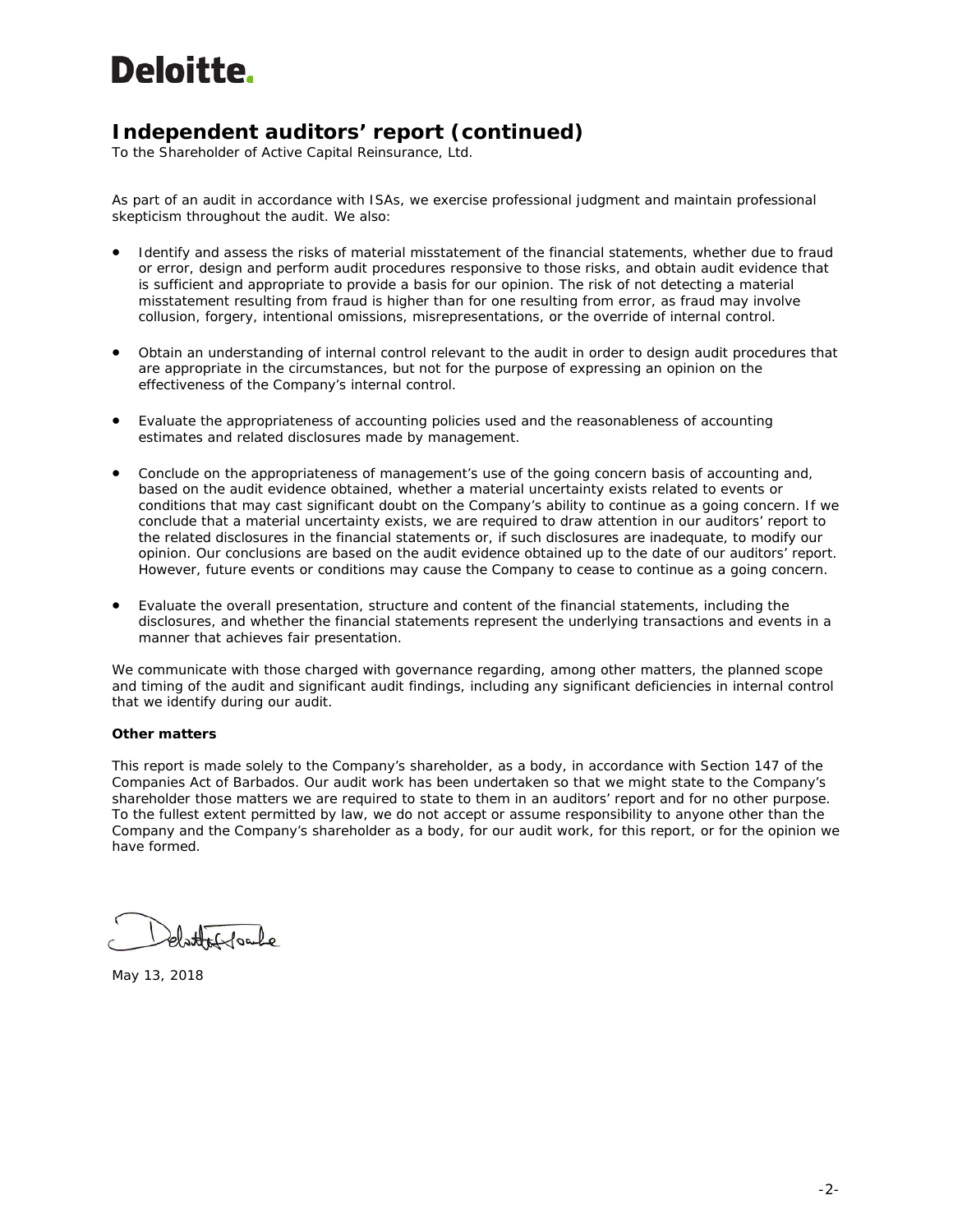### Statement of financial position

As at December 31, 2017

*(Expressed in United States dollars)*

|                                                                                                                                                                                                                   | 2017<br>\$                                                | 2016<br>\$                                                  |
|-------------------------------------------------------------------------------------------------------------------------------------------------------------------------------------------------------------------|-----------------------------------------------------------|-------------------------------------------------------------|
| <b>ASSETS</b><br><b>Current Assets</b>                                                                                                                                                                            |                                                           |                                                             |
| Cash and cash equivalents (Note 5)<br>Premiums receivable (Note 6)<br>Receivable from related parties (Note 7)<br>Prepayments, deferred retrocession premiums<br>and other receivables (Note 8)                   | 7,424,931<br>7,991,593<br>3,230,294<br>12,052,299         | 8,474,212<br>5,430,351<br>2,962,655<br>7,112,124            |
| <b>Non-Current Assets</b>                                                                                                                                                                                         | 30,699,117                                                | 23,979,342                                                  |
| Property, plant and equipment (Note 10)<br>Investments (Note 9)<br>Other cash deposits (Note 5)<br>Long term prepayment (Note 7 & 15)                                                                             | 169,523<br>3,095,382<br>13,415,497<br>546,834             | 128,685<br>3,061,500<br>14,000,000<br>546,834               |
| <b>Total Assets</b>                                                                                                                                                                                               | 47,926,353                                                | 41,716,361                                                  |
| <b>LIABILITIES</b>                                                                                                                                                                                                |                                                           |                                                             |
| <b>Current Liabilities</b>                                                                                                                                                                                        |                                                           |                                                             |
| Claims liabilities (Note 4 & 11)<br>Experience rebate provision (Note 11)<br>Accounts payable and other liabilities (Note 12)<br>Unearned premiums and unearned commission income<br>Retrocession premium payable | 5,554,458<br>456,045<br>865,455<br>8,295,460<br>2,022,666 | 2,594,462<br>214,545<br>1,540,239<br>2,196,128<br>4,479,877 |
| <b>Total Liabilities</b>                                                                                                                                                                                          | 17,194,084                                                | 11,025,251                                                  |
| <b>SHAREHOLDER'S EQUITY</b>                                                                                                                                                                                       |                                                           |                                                             |
| Share capital (Note 13)<br>Retained earnings                                                                                                                                                                      | 25,100,000<br>5,632,269                                   | 25,100,000<br>5,591,110                                     |
| <b>Total Shareholder's Equity</b>                                                                                                                                                                                 | 30,732,269                                                | 30,691,110                                                  |
| <b>Total Liabilities and Shareholder's Equity</b>                                                                                                                                                                 | 47,926,353                                                | 41,716,361                                                  |

Approved for issuance on behalf of the Board of Directors of Active Capital Reinsurance, Ltd. on May 11, 2018

Director

The accompanying notes form an integral part of these financial statements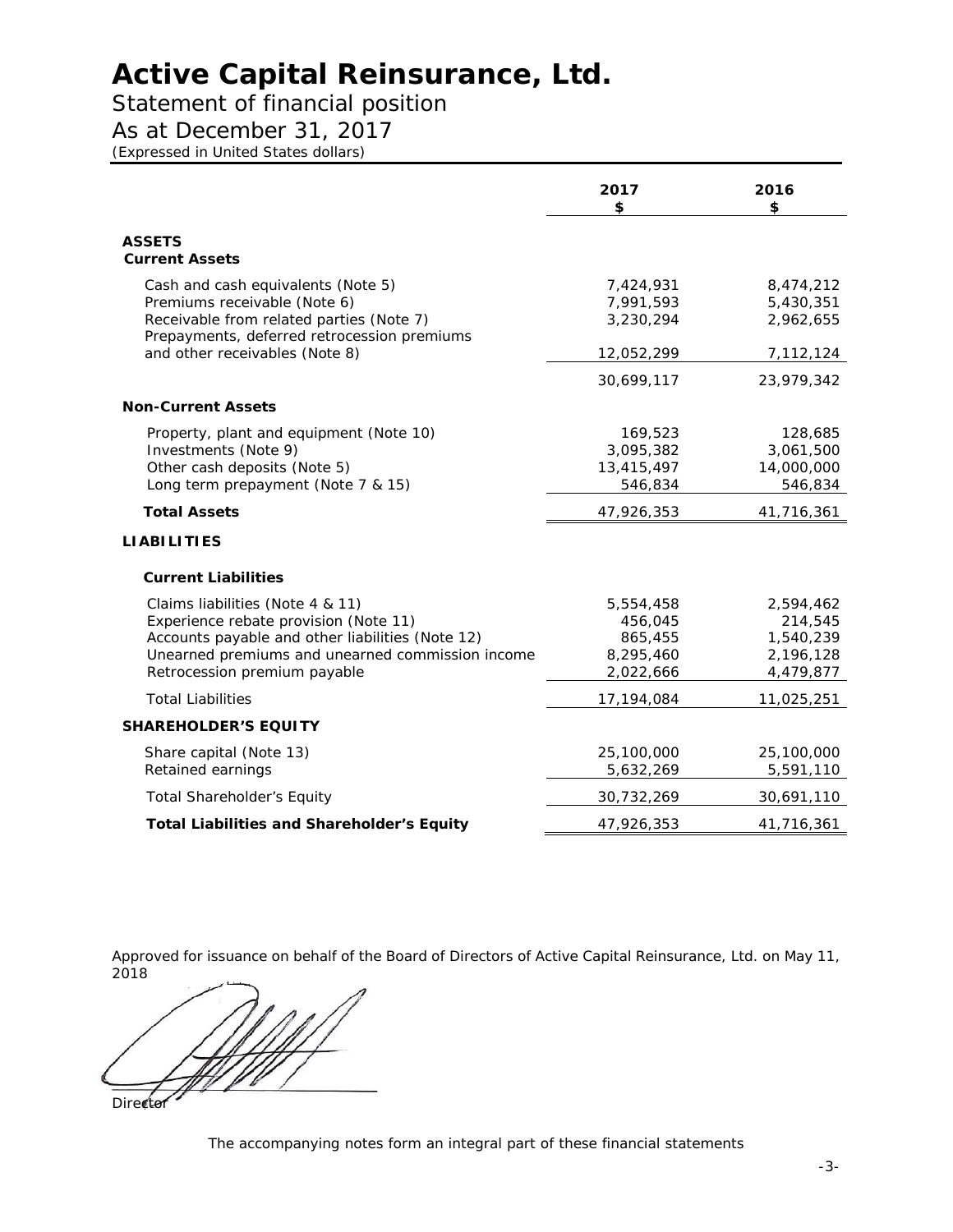### Statement of comprehensive income

### For the year ended December 31, 2017

*(Expressed in United States dollars)*

|                                                                                                                                                                | 2017<br>\$                                                      | 2016<br>\$                                                        |
|----------------------------------------------------------------------------------------------------------------------------------------------------------------|-----------------------------------------------------------------|-------------------------------------------------------------------|
| <b>Income</b><br>Net reinsurance premiums<br>Net ceded premiums<br>Commission income (Note 16)                                                                 | 92,213,253<br>(58,650,396)<br>13,441,946                        | 106,453,496<br>(73, 071, 378)<br>18,998,464                       |
| <b>Net Premium and Commission Income</b>                                                                                                                       | 47,004,803                                                      | 52,380,582                                                        |
| <b>Underwriting Expenses</b>                                                                                                                                   |                                                                 |                                                                   |
| Experience rebate (Note 11)<br>Claims incurred and paid<br>Reinsurance claims recovered<br>Withholding taxes on Premiums<br>Commissions expenses (Note 7 & 16) | 24,322<br>38,644,056<br>(24, 961, 959)<br>960,517<br>25,261,700 | 97,138<br>38,368,230<br>(28, 931, 271)<br>2,667,368<br>33,852,492 |
| <b>Net Underwriting Expenses</b>                                                                                                                               | 39,928,636                                                      | 46,053,957                                                        |
| <b>Net Underwriting Income</b>                                                                                                                                 | 7,076,167                                                       | 6,326,625                                                         |
| <b>Operating Expenses</b>                                                                                                                                      |                                                                 |                                                                   |
| Professional fees<br>Depreciation expense (Note 10)<br>General and administrative expenses (Notes 7 & 17)                                                      | 1,245,026<br>65,820<br>1,943,707<br>3,254,553                   | 1,706,888<br>60,567<br>1,359,057<br>3,126,512                     |
| <b>Other Income</b>                                                                                                                                            |                                                                 |                                                                   |
| Referral fees<br>Interest                                                                                                                                      | 260,718<br>1,098,306                                            | 612,581<br>897,213                                                |
|                                                                                                                                                                | 1,359,024                                                       | 1,509,794                                                         |
| NET INCOME AND TOTAL COMPREHENSIVE INCOME                                                                                                                      | 5,180,638                                                       | 4,709,907                                                         |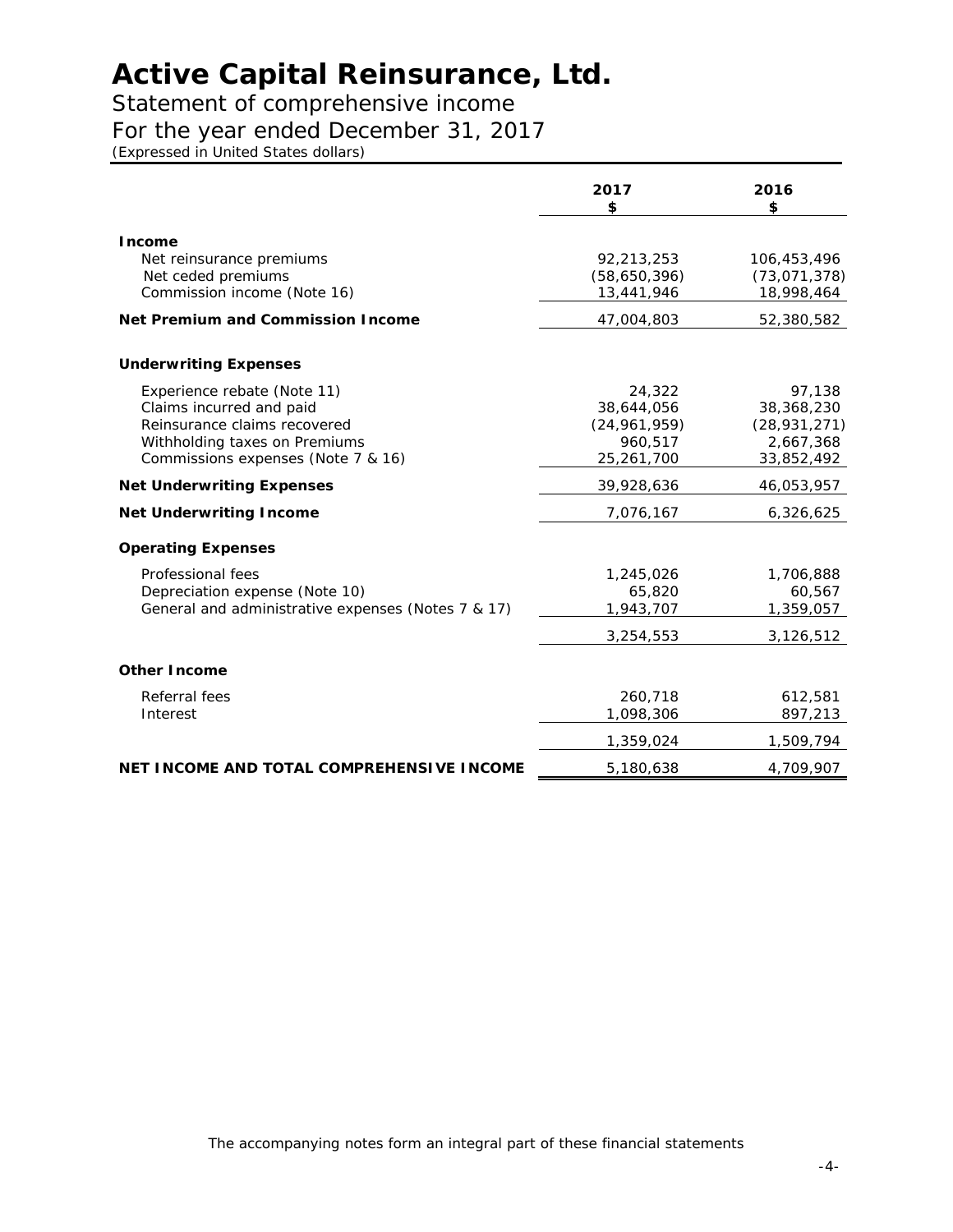### Statement of cash flows

### For the year ended December 31, 2017

*(Expressed in United States dollars)*

|                                                                                                                                                                                                                                       | 2017<br>\$                                           | 2016<br>\$                                                           |
|---------------------------------------------------------------------------------------------------------------------------------------------------------------------------------------------------------------------------------------|------------------------------------------------------|----------------------------------------------------------------------|
| <b>Operating Activities</b><br>Net income for the year                                                                                                                                                                                | 5,180,638                                            | 4,709,907                                                            |
| Items not affecting cash:                                                                                                                                                                                                             |                                                      |                                                                      |
| Depreciation                                                                                                                                                                                                                          | 65,820                                               | 60,567                                                               |
|                                                                                                                                                                                                                                       | 5,246,458                                            | 4,770,474                                                            |
| Changes in working capital other than cash:                                                                                                                                                                                           |                                                      |                                                                      |
| Decrease/(increase) in other cash deposits<br>(Increase)/decrease in premiums receivable<br>(Increase) in prepayments, deferred retrocession premiums                                                                                 | 584,503<br>(2,561,242)                               | (2,500,000)<br>4,156,828                                             |
| and other receivables<br>Increase/(decrease) in claims liabilities<br>Increase/(decrease) in unearned premium and commission                                                                                                          | (4,940,175)<br>2,959,996<br>6,099,332                | (2, 753, 172)<br>(285, 868)<br>(1,700,291)                           |
| income<br>Decrease in retrocession premium payable<br>Increase/(decrease) in good experience rebate provision<br>Decrease in accounts payable and other liabilities<br>Advances to related parties<br>Repayments from related parties | (2, 457, 211)<br>241,500<br>(674, 784)<br>(267, 639) | (3,940,000)<br>(160, 205)<br>(2,890,909)<br>(2,738,361)<br>5,807,931 |
| Net Cash from (used in) Operating Activities                                                                                                                                                                                          | 4,230,738                                            | (2, 233, 573)                                                        |
| <b>Investing Activities</b>                                                                                                                                                                                                           |                                                      |                                                                      |
| Purchase of property, plant and equipment<br>Investment in bonds, net of maturities<br>Purchase of investments                                                                                                                        | (106, 658)<br>(33, 882)                              | (24, 284)<br>(61, 500)                                               |
| <b>Net Cash Used in Investing Activities</b>                                                                                                                                                                                          | (140, 540)                                           | (85, 784)                                                            |
| <b>Financing Activities</b>                                                                                                                                                                                                           |                                                      |                                                                      |
| Share capital issued and additional capital contributed<br>Dividends paid                                                                                                                                                             | (5, 139, 479)                                        | 7,100,000<br>(6,302,836)                                             |
| Net Cash (used in) from Financing Activities                                                                                                                                                                                          | (5, 139, 479)                                        | 797,164                                                              |
| Decrease in Cash and Cash Equivalents<br>Cash and Cash Equivalents at Beginning of Year                                                                                                                                               | (1,049,281)<br>8,474,212                             | (1,522,193)<br>9,996,405                                             |
| Cash and Cash Equivalents at End of the Year                                                                                                                                                                                          | 7,424,931                                            | 8,474,212                                                            |
|                                                                                                                                                                                                                                       |                                                      |                                                                      |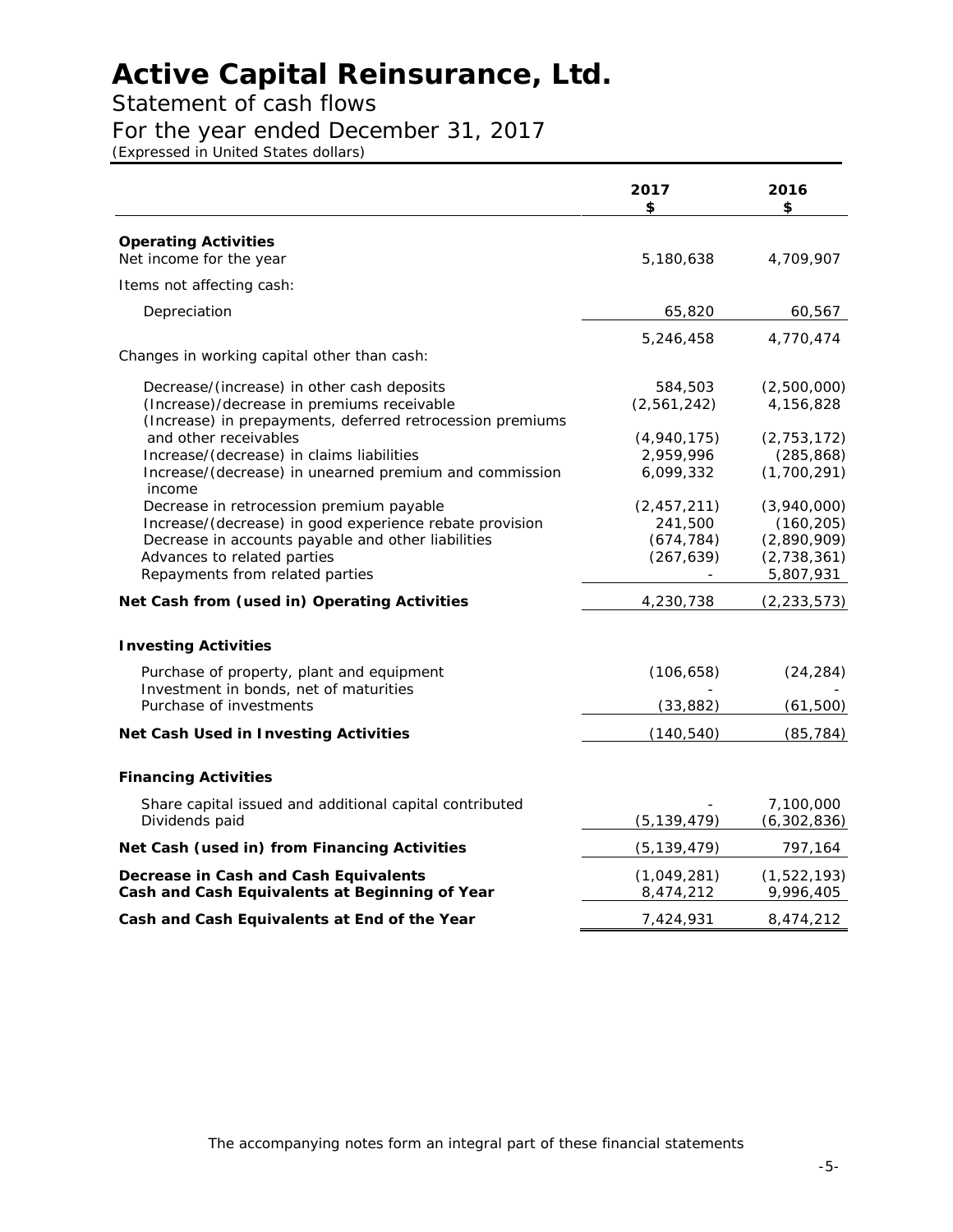Statement of changes in shareholder's equity

For the year ended December 31, 2017

*(Expressed in United States dollars)*

|                                      | <b>Share</b><br>capital<br>S | Additional<br>paid in capital<br>S | Retained<br>earnings<br>\$ | Total<br>\$   |
|--------------------------------------|------------------------------|------------------------------------|----------------------------|---------------|
| Balance at January 1, 2016           | 15,000,000                   | 3,000,000                          | 7,184,039                  | 25,184,039    |
| Net income for the year              |                              |                                    | 4,709,907                  | 4,709,907     |
| Share capital issued (Note 13)       | 10,100,000                   |                                    |                            | 10,100,000    |
| Additional paid in capital           |                              | (3,000,000)                        |                            | (3,000,000)   |
| Dividends declared                   |                              |                                    | (6,302,836)                | (6,302,836)   |
| Balance at December 31, 2016         | 25,100,000                   |                                    | 5,591,110                  | 30,691,110    |
| Net income for the year              |                              |                                    | 5,180,638                  | 5,180,638     |
| Share capital issued (Note 13)       |                              |                                    |                            |               |
| Additional paid in capital (Note 13) |                              |                                    |                            |               |
| Dividends declared                   |                              |                                    | (5, 139, 479)              | (5, 139, 479) |
| Balance at December 31, 2017         | 25,100,000                   |                                    | 5,632,269                  | 30,732,269    |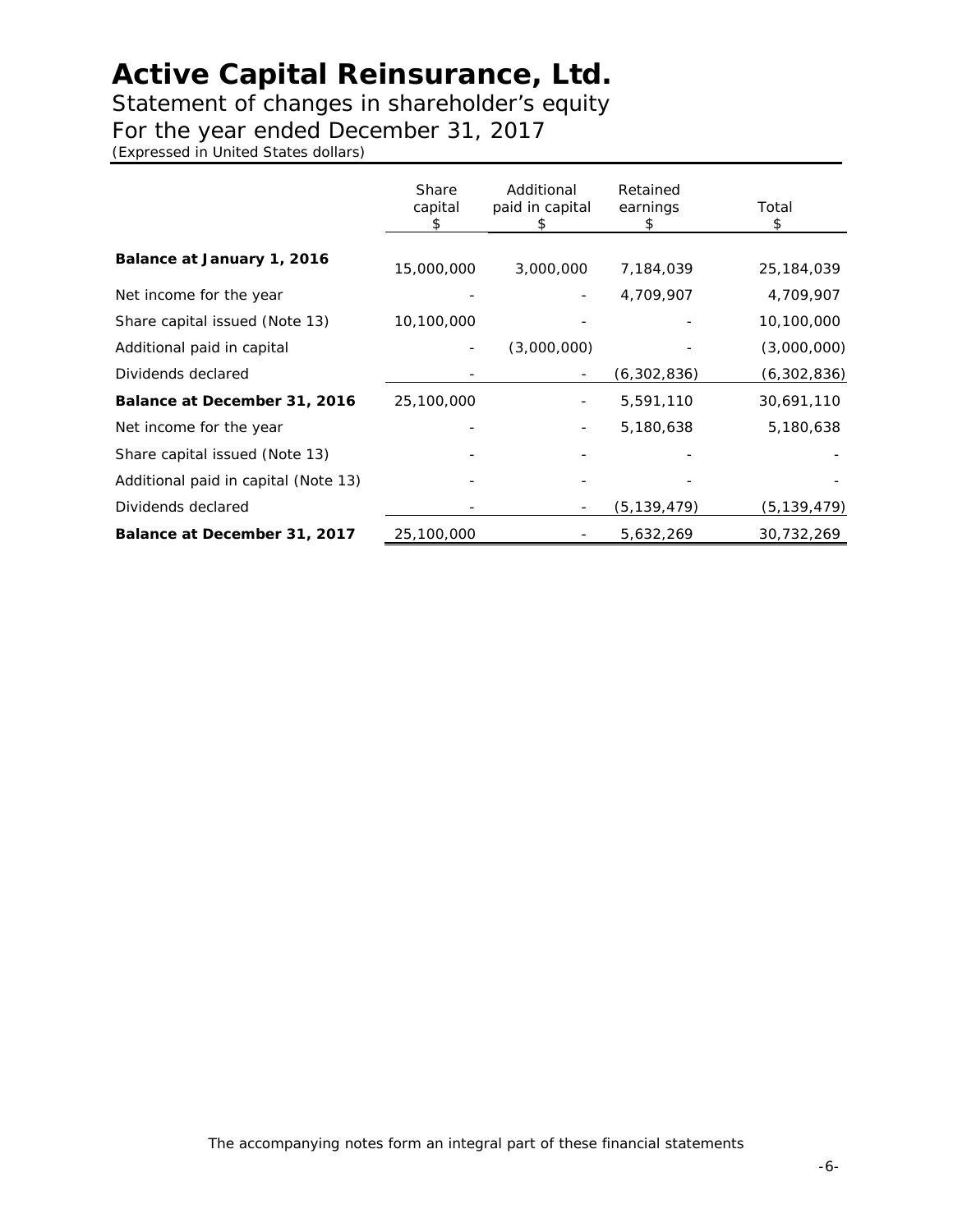Notes to the Financial Statements For the year ended December 31, 2017 *(Expressed in United States dollars)*

#### **1. Background Information**

Active Capital Reinsurance, Ltd. ("the Company") was incorporated in the Turks & Caicos Islands on July 26, 2007. On July 31, 2007, the Company was licensed under the Insurance Ordinance 1989 to write non-domestic reinsurance business, restricted to credit life and credit card fraud risk. On October 31, 2013, the Company was redomiciled to Barbados and licensed under the Exempt Insurance Act Chapter 308A to write non-domestic reinsurance business.

The Company's main activity is writing facultative reinsurance business generated from insurance companies in the Latin American Region. Where risks exceed the Company's preferred retention levels because of the size or complexity of the risks covered, the Company will retrocede the surplus to the retrocession market. The retrocession contracts are agreed with the retrocessionaires under the same terms and conditions as the facultative contracts. Therefore, the retrocession contracts mirror the reinsurance contracts written by the Company.

The Company's registered office is at Caribbean Corporate Services Ltd, One Welches, Ground Floor, Welches, St. Thomas BB22025.

The Company is a wholly owned subsidiary of Pine Holdings Corp., which is registered in Turks and Caicos Islands. The ultimate controlling party is Mr. Juan Antonio Niño, a Panamanian citizen. During 2017, there was a transfer of shares to Pine Holdings Corp. from Mr. Niño, which replaced him as the direct shareholder.

#### **2. Summary of Significant Accounting Policies**

The financial statements have been prepared by the Company in accordance with the International Financial Reporting Standard for Small and Medium-sized Entities ("IFRS for SMEs"). The principle accounting policies adopted in the preparation of these financial statements are set out below. These policies have been consistently applied to all the years presented, unless otherwise stated.

#### **a. Basis of preparation**

The financial statements have been prepared in accordance with IFRS for SMEs and have been prepared under the historical cost convention. The preparation of financial statements in conformity with IFRS for SMEs requires the use of certain critical accounting estimates. It also requires management to exercise its judgment in the process of applying the Company's accounting policies. The areas involving a higher degree of judgment or complexity, or areas where assumptions and estimates are significant to the financial statements are disclosed in Note 3.

#### **b. Insurance and retrocession contracts - classification**

An insurance or reinsurance contract is a contract under which the Company (insurer) accepts significant insurance risk from the policyholder by agreeing to compensate the policyholder if a specified uncertain future event (the insured event) adversely affects the policyholder. Such contracts may also transfer financial risk. The Company defines significant insurance risk as the possibility of having to pay benefits on the occurrence of an insured event that are significantly more than the benefits payable if the insured event did not occur. Retrocession contracts are entered with the primary purpose of recovering losses resulting from insured events. However, such contracts do not relieve the Company from its obligations to the insured parties. The amounts to be recovered from retrocessions are recognized by the Company and the financial condition of the retrocession companies, risk concentration and changes in the economic and regulatory environment are reviewed periodically.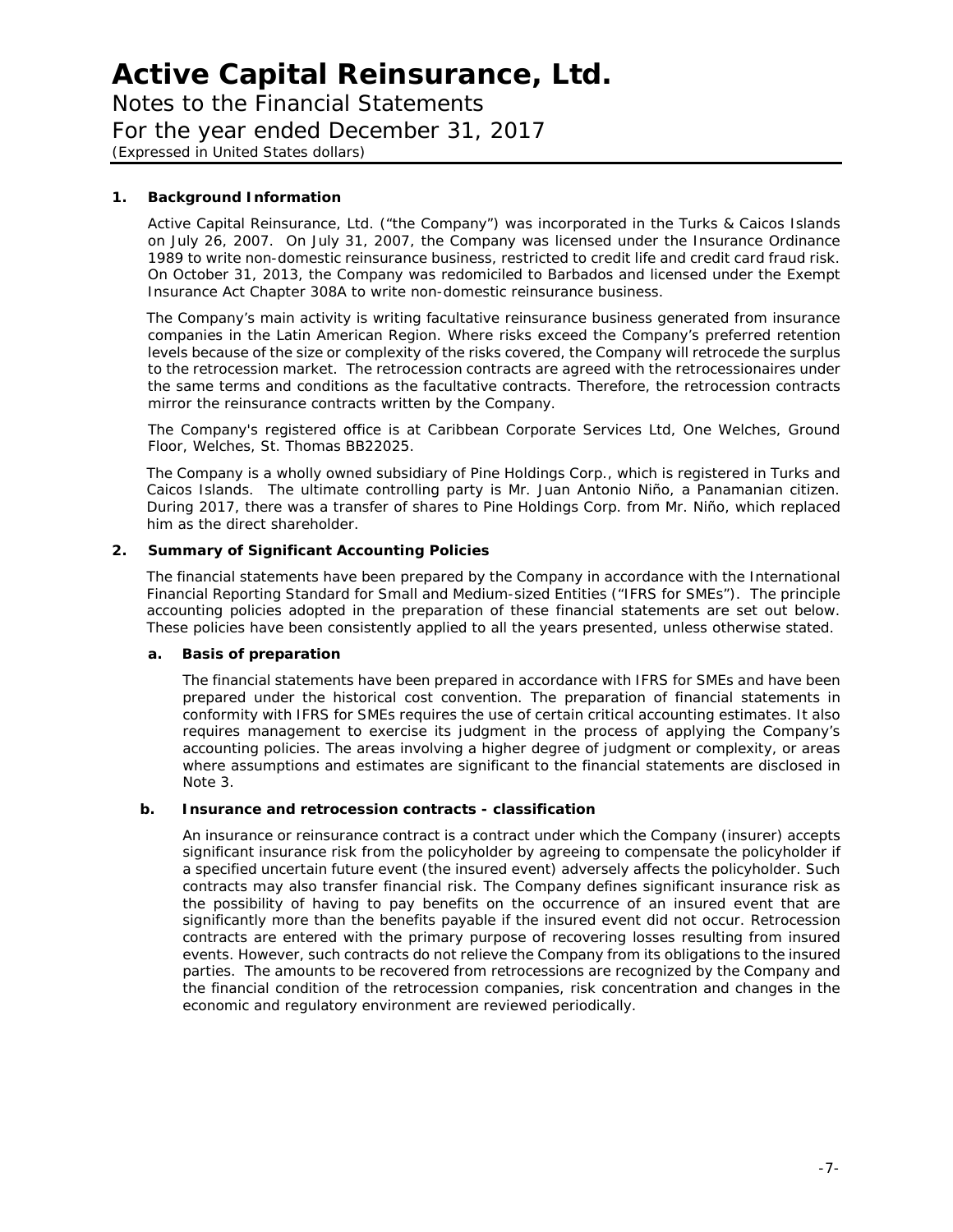Notes to the Financial Statements

For the year ended December 31, 2017

*(Expressed in United States dollars)*

#### **2. Summary of Significant Accounting Policies (continued)**

#### **c. Claim liabilities**

The Company establishes liabilities for the ultimate settlement cost (including direct expenses expected to be incurred in settling claims, net of the expected subrogation value and other recoveries) of claims reported but not settled on the basis of information received from its primary writer, based on their estimates and reported on the bordereaux. The liabilities for claims incurred but not reported are estimated by management analysis based on the Expected Loss Method. Under this method, the ultimate expected claims are calculated by multiplying the net earned premium by the expected loss ratio for each line of business, from which actual claims to date are deducted. Changes in estimates of unpaid claims resulting from the continuous review process and differences between estimates and payments are recognised in the Statement of Comprehensive Income in the period in which the estimates are changed or the payments are made. The Company does not discount its liabilities for unpaid claims. The Company applies a liability adequacy test which considers current estimates of all contractual cash flows, and of related cash flows such as claims handling costs. If the test shows that the liability is inadequate, the entire deficiency is recognised in the Statement of Comprehensive Income.

#### **d. Experience rebate provision**

Certain reinsurance contracts entered into initially by the Company in prior years include good experience rebate clauses, where under the Company may, at its sole discretion, rebate a portion of the reinsurance premiums ceded under certain circumstances. The Company establishes a provision for these rebates based on reinsurance premiums earned under those contracts and expected loss ratios. Changes in the estimate of these provisions are recognised in the Statement of Comprehensive Income in the period they arise.

#### **e. Balances and transactions in foreign currencies**

The functional and presentation currency of the Company is the US dollar. Foreign currency transactions are translated at the exchange rates prevailing at the date of the transactions. Gains and losses resulting from the settlement of such transactions and from the translation of year end balances denominated in foreign currencies are recognized in the Statement of Comprehensive Income.

#### **f. Revenue recognition**

Revenue comprises the fair value of the consideration received or receivable for reinsurance cover in the ordinary course of the Company's activities as well as interest income and dividend income.

The Company recognizes revenue when the amount of revenue can be reliably measured, it is probable that future economic benefits will flow to the entity and when specific criteria have been met for each of the Company's activities as described below. The amount of revenue is not considered to be reliably measurable until all contingencies relating to the transaction have been resolved. The Company bases its estimates on historical results, taking into consideration the type of transaction and the specifics of each arrangement.

#### *(i) Reinsurance and retrocession premiums*

Reinsurance and retrocession premiums written/expensed are recognised in the Statement of Comprehensive Income proportionally over the period of coverage. Reinsurance and retrocession premiums are shown before deduction of commission and are gross of any taxes or duties levied on premiums. Reinsurance and retrocession premium adjustments are recognised in the Statement of Comprehensive Income in the period in which they are determined.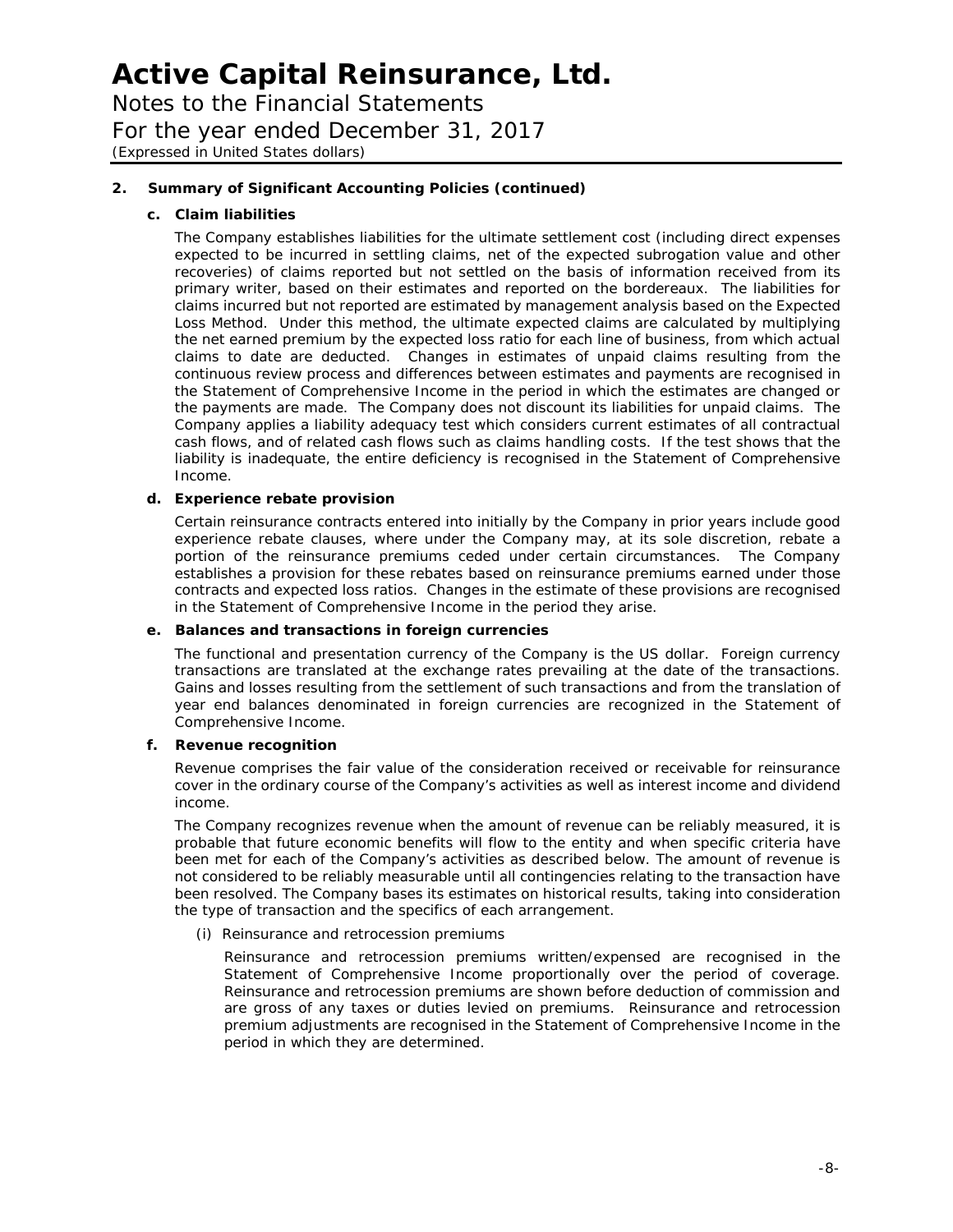Notes to the Financial Statements For the year ended December 31, 2017 *(Expressed in United States dollars)*

#### **2. Summary of Significant Accounting Policies (continued)**

#### **f. Revenue recognition (continued)**

#### *(ii) Commission income*

Commission income earned on insurance contracts is recognized over the same period as the premiums written, being proportionally over the period of coverage.

#### *(iii) Interest income*

Interest income is recognised on a time-proportion basis using the effective interest method. When a receivable is impaired, the Company reduces the carrying amount to its recoverable amount, being the estimated future cash flow discounted at the original effective interest rate of the instrument, and continues unwinding the discount as interest income.

*(iv) Dividend income*

Dividend income is recognised when the right to receive payment is established. This is the ex-dividend date for equity securities.

*(v) Other income*

Other income is recognised when the right to receive payment is established, based on the underlying agreements.

#### **g. Cash and cash equivalents**

Cash and cash equivalents includes cash and deposits with original maturities of less than three months.

#### **h. Financial instruments**

#### *Financial assets*

The Company classifies its financial assets as loans and receivables and investments. The classification depends on the purpose for which the financial assets were acquired. Management determines the classification of its financial assets at initial recognition and re-evaluates this at every reporting date.

*(i) Loans and receivables*

Loans and receivables are non-derivative financial assets with fixed or determinable payments that are not quoted in an active market. They are included in current assets, except for maturities greater than 12 months after the statement of financial position date. These are classified as non-current assets. The Company's loans and receivables comprise premium and claims recoveries receivable, receivable from related parties, other receivables, cash and cash equivalents and other cash deposits on the Statement of Financial Position.

If the market for a financial asset is not active, the Company establishes fair value by using valuation techniques. These include the use of recent arm's length transactions, reference to other instruments that are substantially the same, discounted cash flow analysis, and option pricing models making maximum use of market inputs and relying as little as possible on entity-specific inputs.

#### *(ii) Investments*

On initial recognition, investments are recognised as noted below. On subsequent measurement, the Company recognises its investments on an amortized cost basis. At each financial position date, the Company assesses whether there is objective evidence that the investment is impaired.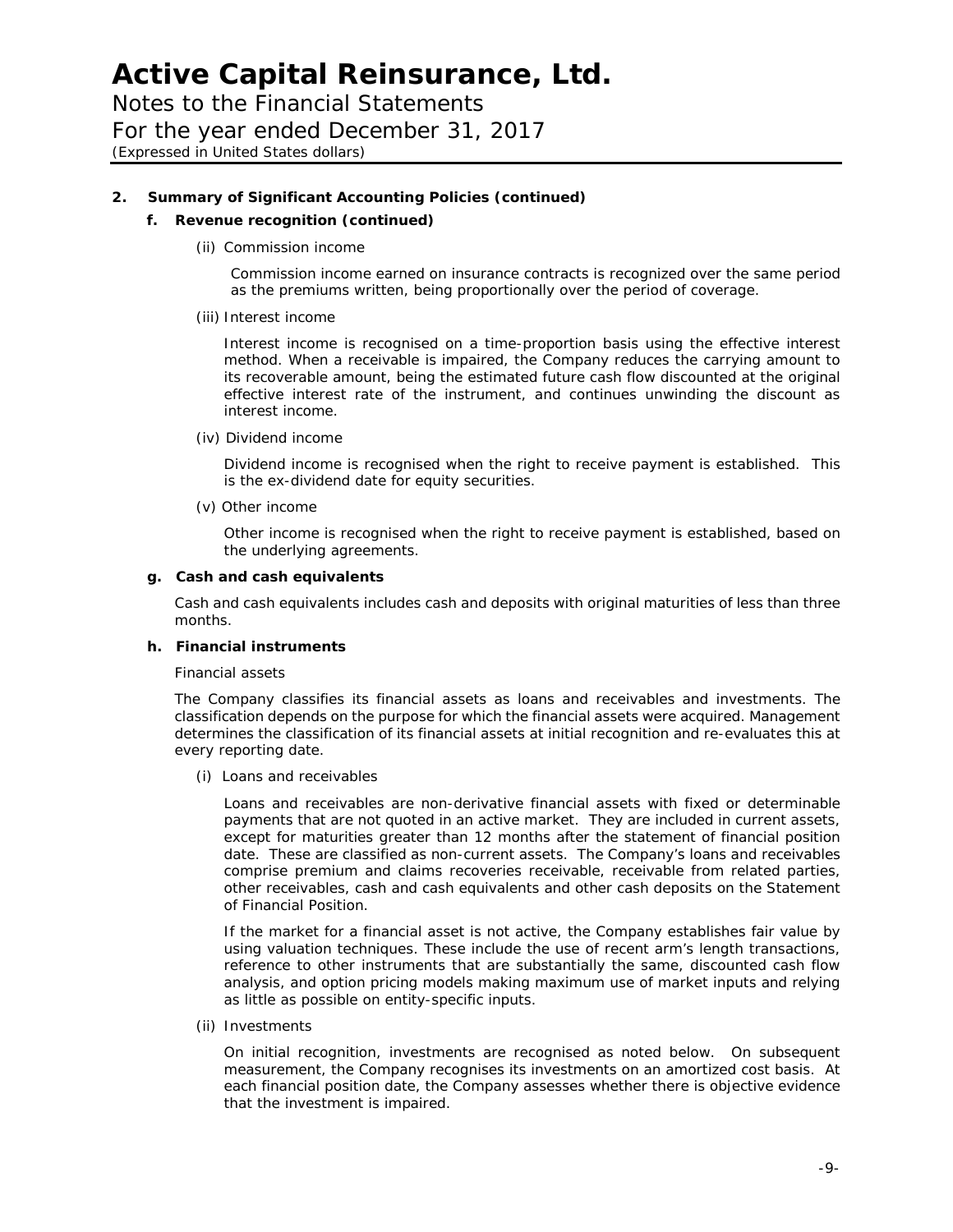Notes to the Financial Statements For the year ended December 31, 2017

*(Expressed in United States dollars)*

#### **2. Summary of Significant Accounting Policies (continued)**

#### **h. Financial instruments (continued)**

*Financial assets (continued)*

#### *Recognition and de-recognition*

Financial assets are initially recognised at fair value plus transaction costs for all financial assets. Financial assets are derecognised when the rights to receive cash flows from the financial assets have expired or have been transferred and the Company has transferred substantially all risks and rewards of ownership. Loans and receivables are carried at amortized cost using the effective interest method less any impairment.

#### **Effective interest method**

The effective interest method is a method of calculating the amortized cost of a financial instrument and of allocating interest income or expense over the relevant period. The effective interest rate is the rate that exactly discounts estimated future cash receipts or payments (including all fees on points paid or received that form an integral part of the effective interest rate, transaction costs and other premiums or discounts) through the expected life of the financial instrument, or where appropriate, a shorter period to the net carrying amount on initial recognition.

#### *Impairment*

The Company assesses at each financial position date whether there is objective evidence that a financial asset or a group of financial assets is impaired. If required, impairment, or any reversal thereof, is charged /released to the Statement of Comprehensive Income.

#### **Financial liabilities and equity instruments**

Debt and equity instruments are classified as either financial liabilities or as equity in accordance with the substance of the contractual arrangement.

#### *Financial liabilities*

Financial liabilities of the Company consist of accounts payable and other liabilities which are classified as basic financial instruments and are stated at amortized cost.

#### *Equity instruments*

An equity instrument is any contract that evidences a residual interest in the assets of an entity after deducting all of its liabilities. Equity instruments issued by the Company are recorded at the proceeds received, net of direct issue costs.

#### **i. Property, plant and equipment**

Property, plant and equipment are stated at cost less accumulated depreciation and any accumulated impairment losses.

Included in Furniture and Fixtures is artwork that is not depreciated. Depreciation on other assets is provided to write off the assets on a straight-line method to reduce their cost to their residual values over their estimated useful lives, as follows:  $V = -1$ 

|                                 | rears |
|---------------------------------|-------|
| Office and electronic equipment |       |
| Improvements                    | 10    |
| Motor Vehicles                  | 5     |
| <b>Furniture and Fixtures</b>   | 10    |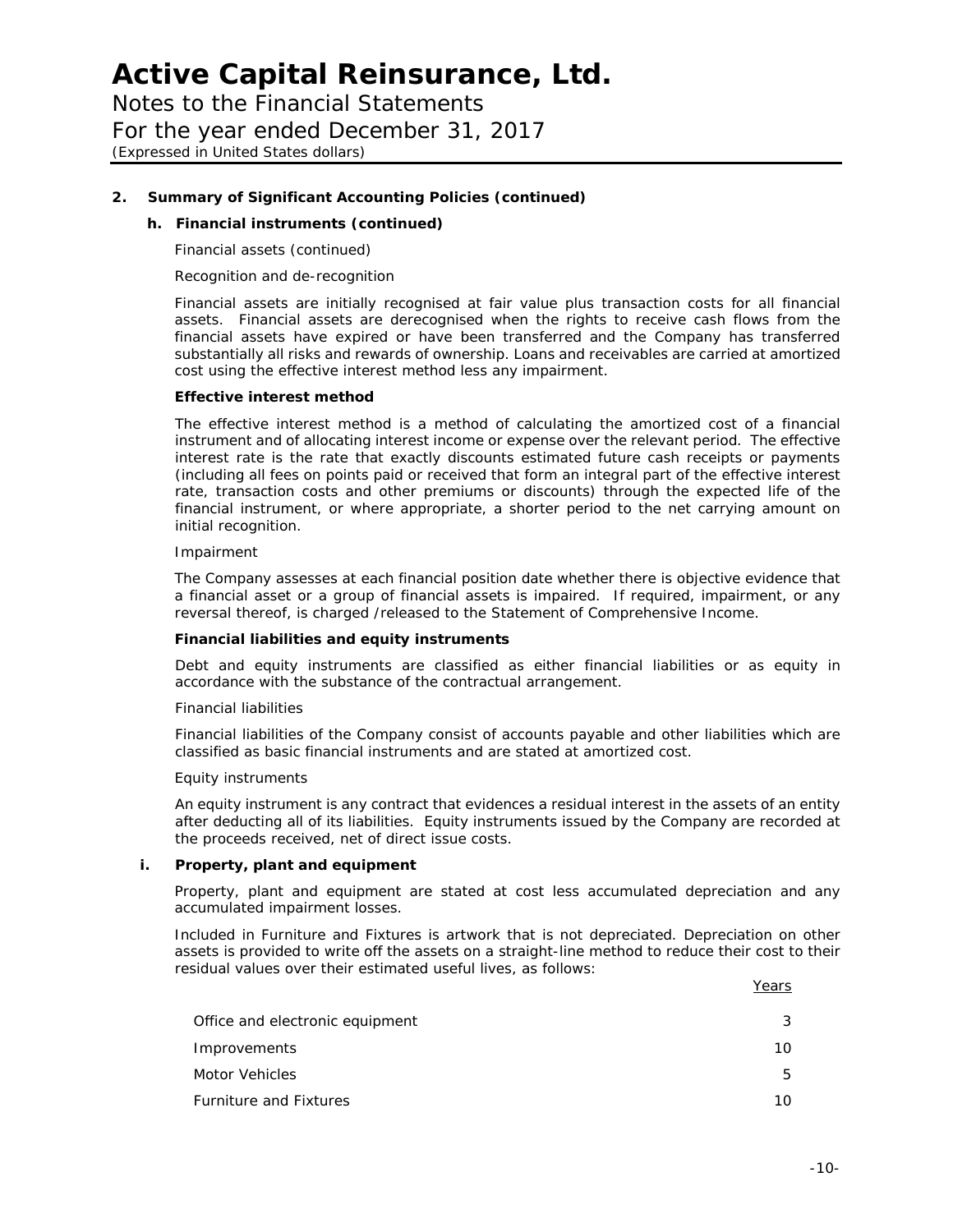Notes to the Financial Statements

For the year ended December 31, 2017

*(Expressed in United States dollars)*

#### **2. Summary of Significant Accounting Policies (continued)**

#### **i. Property, plant and equipment (continued)**

Subsequent costs are included in the asset's carrying amount or recognised as a separate asset, as appropriate, only when it is probable that future economic benefits associated with the item will flow to the Company and the cost of the item can be measured reliably. The carrying amount of the replaced part is derecognised. All other repairs and maintenance are charged to the Statement of Comprehensive Income during the financial period in which they are incurred.

The assets' residual values and useful lives are reviewed, and adjusted if appropriate, at each financial position date.

An asset's carrying amount is written down immediately to its recoverable amount if the asset's carrying amount is greater than its estimated recoverable amount. The recoverable amount is the higher of the asset's fair value less cost to sell and value in use.

Gains and losses on disposals are determined by comparing the proceeds with the carrying amount and are recognised within Other income and expenses in the Statement of Comprehensive Income.

#### **j. Accounts payable**

Accounts payable are recognised initially at fair value and subsequently measured at amortized cost using the effective interest method.

#### **k. Share capital**

Ordinary shares are classified as equity. Incremental costs directly attributable to the issue of new shares or options are shown in equity.

#### **l. Leases**

Leases in which a significant portion of the risks and rewards of ownership are retained by the lessor are classified as operating leases. Payments made under operating leases (net of any incentives received from the lessor) are charged to General and Administrative expenses in the Statement of Comprehensive Income on a straight-line basis over the period of the lease.

#### **3. Critical Accounting Estimates and Judgments**

The Company makes estimates and assumptions concerning the future. The resulting accounting estimates will, by definition, seldom equal the related actual results. The estimates and assumptions that have a significant risk of causing a material adjustment to the carrying amounts of assets and liabilities within the next financial year are discussed below.

Estimates and judgments are continually evaluated and are based on historical experience and other factors, including expectations of future events that are believed to be reasonable under the circumstances.

#### *Reinsurance risk, claims liabilities and good experience rebate provision*

The accounting estimates and assumptions pertaining to the insurance contracts entered into have been detailed in Notes 4 and 11.

#### **4. Insurance Risk, Risk Management and Claims Liabilities**

#### **Insurance risk**

Insurance risk under any one insurance contract is the possibility that the insured event occurs and the uncertainty of the amount of the resulting claim. By the very nature of an insurance contract, this risk is random and therefore unpredictable.

For a portfolio of insurance contracts where the theory of probability is applied to pricing and provisioning, the principal risk that the Company faces under its insurance contracts is that the actual claims payments exceed the carrying amount of the insurance liabilities. This could occur because the frequency or severity of claims are greater than estimated. Insurance events are random and the actual number and amount of claims will vary from year to year from the level established using statistical techniques.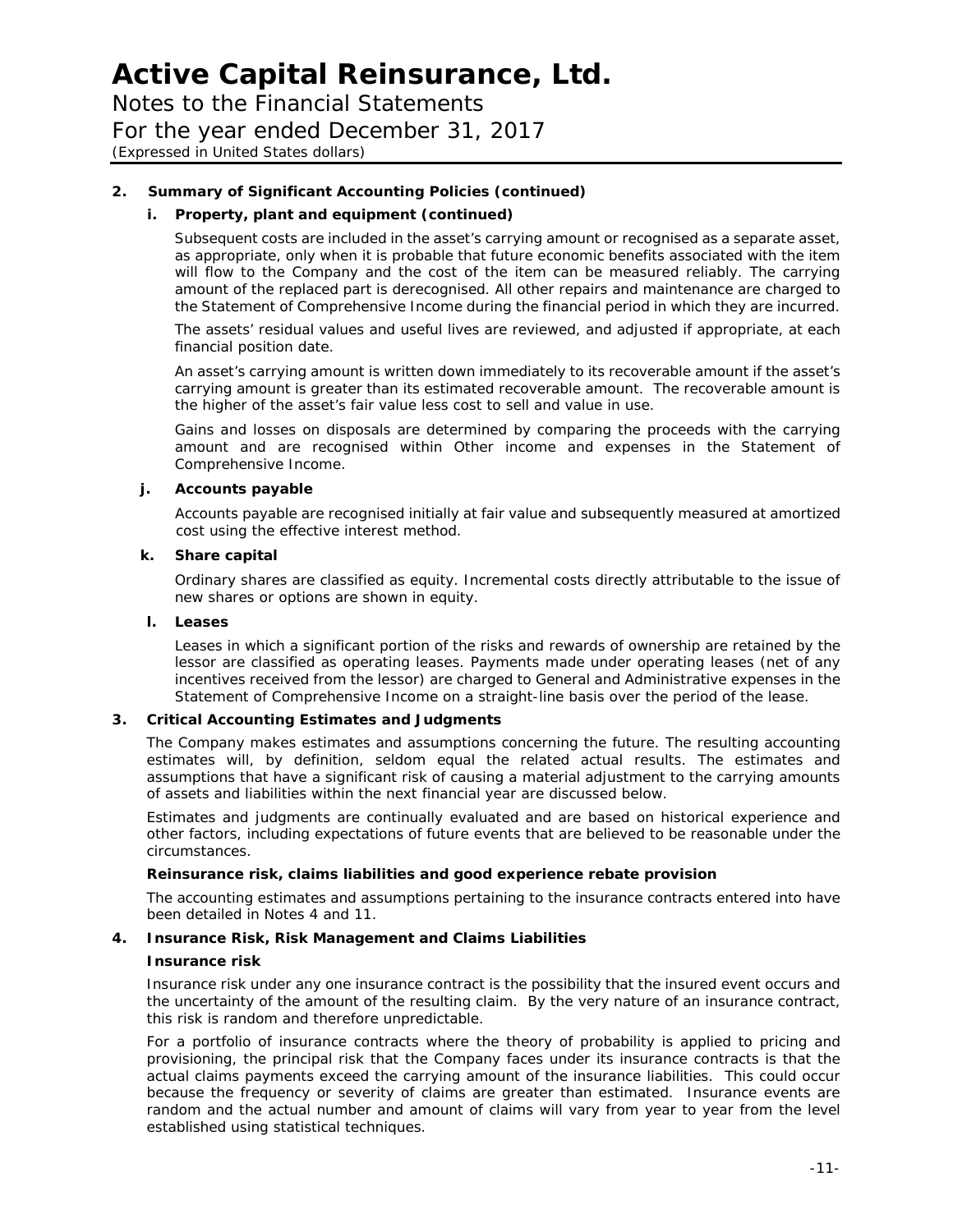Notes to the Financial Statements For the year ended December 31, 2017 *(Expressed in United States dollars)*

#### **4. Insurance Risk, Risk Management and Claims Liabilities (continued)**

#### **Risk Management**

Since the beginning of 2014, the Board of Directors decided that, in order to meet the Company's strategic objectives, it had to implement a Risk Management strategy and general guidelines, taking into consideration the following risks.

- i. Credit Risks
- ii. Market Risks
- iii. Liquidity Risks
- iv. Solvency Risks
- v. Operational Risks
- vi. Regulatory Risks

For each of these risks, the Company has identified the factors that would have the most impact on the Company. The Board of Directors has established several operating Committees to set the risk tolerance levels and the controls required to supervise policy compliance in the organization. In order to align the strategic objectives in each of the risk management areas indicated above, the Board formed the following committees:

- Executive Committee
- Finance Committee
- Risk Management Committee
- Compliance Committee
- Business and Operational Committee

Each of these committees has a mission to create a general risk management culture within the organization and to administer its effectiveness.

For each of the risk management areas, the committees must assess the risks identified, and after evaluating each risk, classify them in order of importance, measured by economic impact on the organization. As a third step in the process, mitigation or prevention measures must be set for each of the identified risks. The whole process must be compiled in a risk matrix, which is then communicated within the organization. This practice is based on the COSO II Matrix (Committee of on Sponsoring Organization of the Threadway Commission), and also on the international risk management standard ISO 31000.

#### **Claims Liabilities**

Claims Reserves represent the unpaid obligations at the reporting date for both reported claims (Case Reserves) and Incurred But Not Reported claims (IBNR).

The Case Reserves are the reserves for incurred and reported claims. The amount of this reserve is estimated by the claims department of the cedent company for which the cedent company provides the list of claims (borderaux).

IBNR reserves are the estimated amount expected for claims that have already occurred but have not yet been reported to the Company. The IBNR reserve has been calculated using the Expected Loss Method. Under this method, the ultimate value of the claims (Net Ultimate Loss) is estimated by multiplying the Net Earned Premium by the loss ratio for each line of business. The IBNR is the difference between the expected Net Ultimate Loss and the Net Incurred Loss to Date. The loss ratios used are based on the market data for the lines of business in the countries of origin of the risk or business.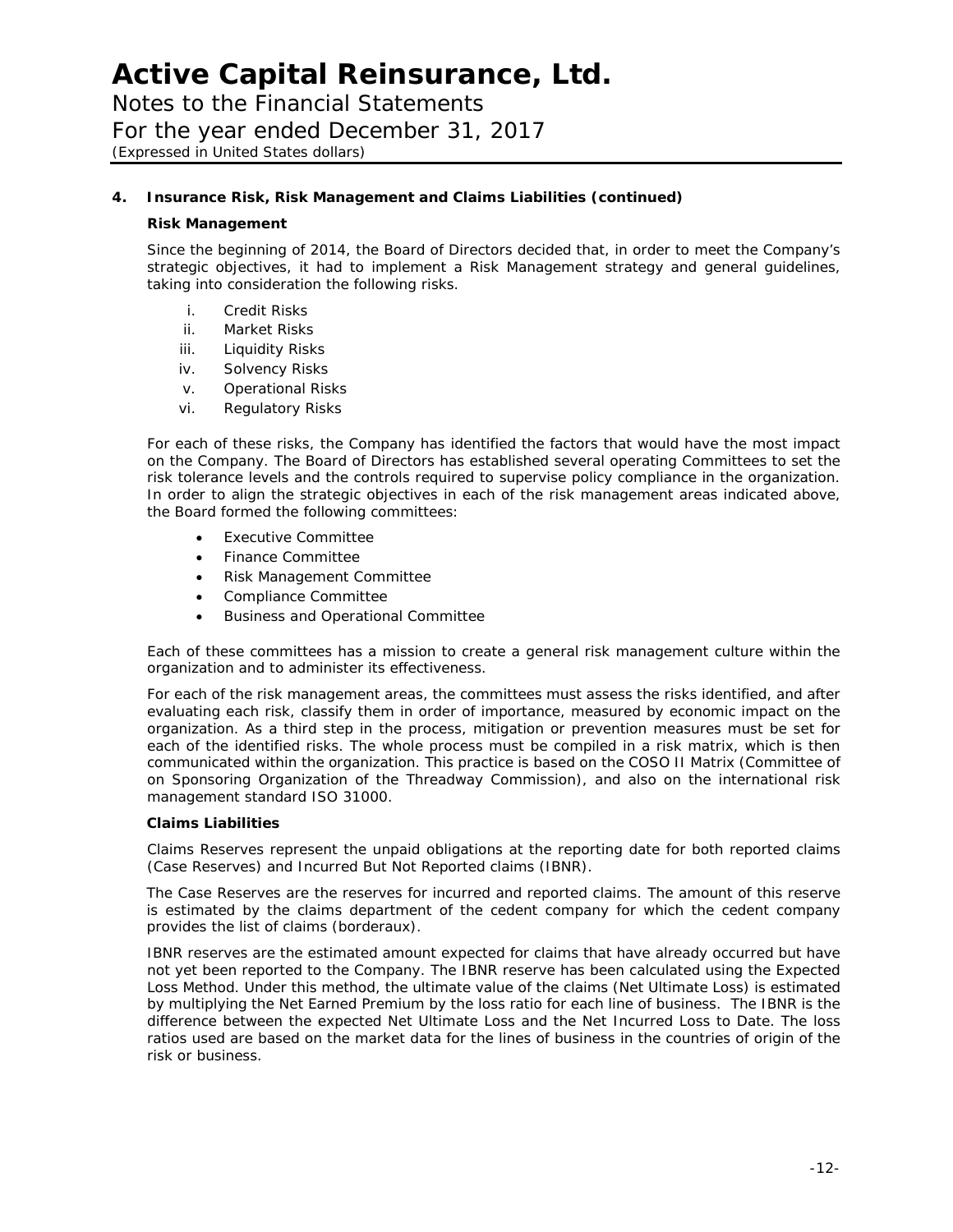Notes to the Financial Statements

### For the year ended December 31, 2017

*(Expressed in United States dollars)*

#### **4. Insurance Risk, Risk Management and Claims Liabilities (continued)**

The Claims Reserves are based on an actuarial valuation which concluded that the total reserves required were as follows:

|                                | 2017                     | 2016        |
|--------------------------------|--------------------------|-------------|
| Case reserves                  | 5,201,052                | 2,339,471   |
| Gross IBNR                     | 353,406                  | 3,564,093   |
| Recoveries under retrocessions | $\overline{\phantom{a}}$ | (3,309,102) |
|                                | 5,554,458                | 2,594,462   |

#### **5. Cash and Cash Equivalents / Other Cash Deposits**

Maturity groupings based on the period from original deposit to maturity are as follows:

|    |                                             | 2017       | 2016       |
|----|---------------------------------------------|------------|------------|
|    | Cash and cash equivalents - Up to 3 months  | 7,424,931  | 8,474,212  |
|    | Other cash deposits - Greater than 3 months | 13,415,497 | 14,000,000 |
| 6. | <b>Premiums Receivable</b>                  | 2017       | 2016       |
|    | Premiums receivable                         | 7,991,593  | 5,430,351  |

No allowance for impairment has been provided as the premiums receivable at the year-end are related to policyholders for whom there is no recent history of default.

#### **7. Related Party Transactions and Balances**

The following balances with related parties are included in Receivable from related parties on the Statement of Financial Position:

|                                  | 2016      | Advances  | Payments<br>received | 2017      |
|----------------------------------|-----------|-----------|----------------------|-----------|
| Due from a Director              | 153,963   | 2,050,000 | (140,000)            | 2,063,963 |
| Advances to the shareholder      | 2,634,701 | 1,484,567 | (3,000,000)          | 1,119,268 |
| Associate company (under set-up) | 171,418   | 77.244    | (204,270)            | 44,392    |
| Other                            | 2,573     | 98        |                      | 2,671     |
|                                  | 2,962,655 | 3.611.909 | (3,344,270)          | 3,230,294 |

The advances to a Director of the Company are unsecured, bear no interest and are payable on demand. It is the intention of the Board of Directors, to declare dividends in 2018 which will serve as repayment to these advances.

The amount advanced to the shareholder is unsecured and bears no interest. It is the intention of the Board to declare dividends in 2018 which will serve as repayment of these advances.

The balance of the associated company relates to organization expenses of a Miami office, which are unsecured, bear no interest and are payable on demand.

#### *Key Management Compensation*

Key management includes the Board of Directors and all members of senior management. The compensation paid or payable to key management for services is shown below.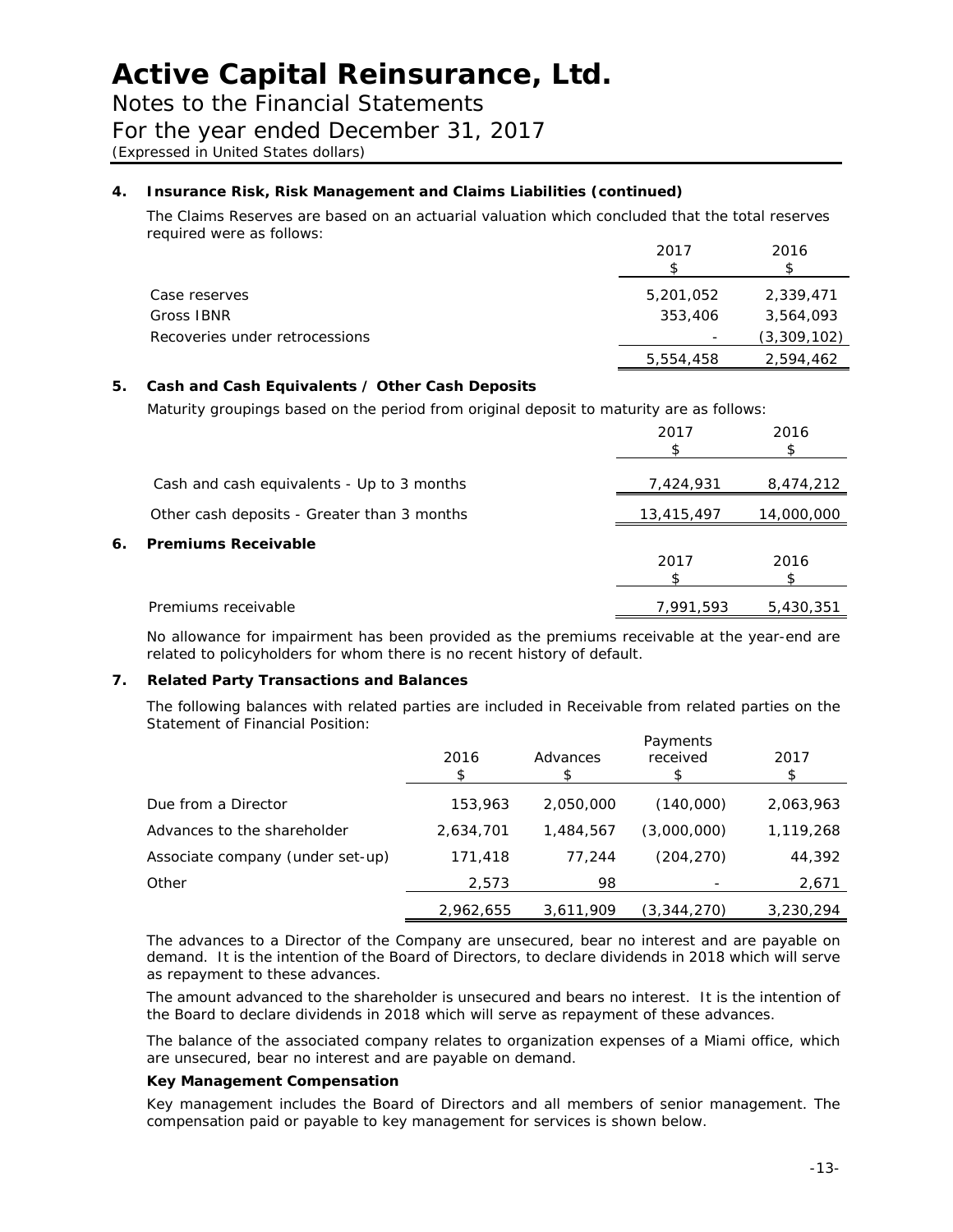Notes to the Financial Statements

For the year ended December 31, 2017

*(Expressed in United States dollars)*

| 7. | <b>Related Party Transactions and Balances (continued)</b>                                                                                                                   |           |           |
|----|------------------------------------------------------------------------------------------------------------------------------------------------------------------------------|-----------|-----------|
|    |                                                                                                                                                                              | 2017      | 2016      |
|    | Key Management Compensation                                                                                                                                                  |           |           |
|    | Fees and other benefits (included within Professional fees in the<br>Statement of Comprehensive Income)<br>Life insurance (included within General & Administrative expenses | 768,000   | 954,986   |
|    | within the Statement of Comprehensive Income)<br>Commissions (included in Commissions within the Statement of                                                                | 29,816    | 47,320    |
|    | Comprehensive Income)                                                                                                                                                        | 519,092   | 391,173   |
|    |                                                                                                                                                                              | 1,316,908 | 1,393,479 |

#### *Other transactions*

Long term prepayments of \$546,834 (2016: \$546,834) relate to amounts paid to a close family member of the ultimate controlling party as detailed in Note 14. There is a capital commitment of \$78,166 (2016: \$78,166) to the same party.

Included within General and administrative expenses is \$53,795.10 (2015: \$25,816) paid to close family members of the ultimate controlling party for services provided.

Dividends paid to Active Capital Holdings Corp of \$2,139,479 (2016:\$6,302,836).

Dividends declared to Pine Holdings Ltd. of \$3,000,000, to repaid advance to shareholder as detailed in note 7.

In January 2017, the Company advanced a shareholder loan of \$650,000 to Mr. Juan Antonio Nino. The loan has an annual interest of 1.5% and is repayable in one lump sum in January 2022.

In March 2017, the Company advanced a shareholder loan of \$1,400,000 to Mr. Juan Antonio Nino. The loan has an annual interest rate of 1.5% and is repayable in one lump sum in March 2022.

#### **8. Prepayments, deferred retrocession premiums and other receivables**

|    |                                | 2017<br>S. | 2016<br>\$ |
|----|--------------------------------|------------|------------|
|    | Prepayments                    | 416,287    | 276,108    |
|    | Deferred retrocession premiums | 1.914      | 1,168,716  |
|    | Commissions prepaid            | 4,883,208  | 2,500,716  |
|    | Other receivables              | 6,750,890  | 3,166,584  |
|    |                                | 12,052,299 | 7,112,124  |
| 9. | <b>Investments</b>             |            |            |
|    |                                | 2017       | 2016       |
|    |                                | \$         | \$         |
|    | At January 1                   | 3,061,500  | 3,000,000  |
|    | Purchased during the year      | 33,882     | 61,500     |
|    | Matured during the year        |            |            |
|    | At December 31                 | 3,095,382  | 3,061,500  |

On February 15, 2014, the Company purchased a bond of \$1,000,000 issued by Grupo Financero Ficohsa S.A. The bond matures on February 15, 2019 and has an interest rate of 6.50% plus LIBOR (6 month), with a maximum rate of 8%. On April 30, 2015, the Company purchased a bond of \$2,000,000 issued by Grupo Financero Ficohsa S.A. The bond matures on April 30, 2020 and has an interest rate of 7.50%. On October 20, 2016, the company purchased 10,000 A2 Shares of GBN Ltd an Underwriting Agency based in London. On August 2017 the company purchased 5,000 A2 Shares of GBN Ltd.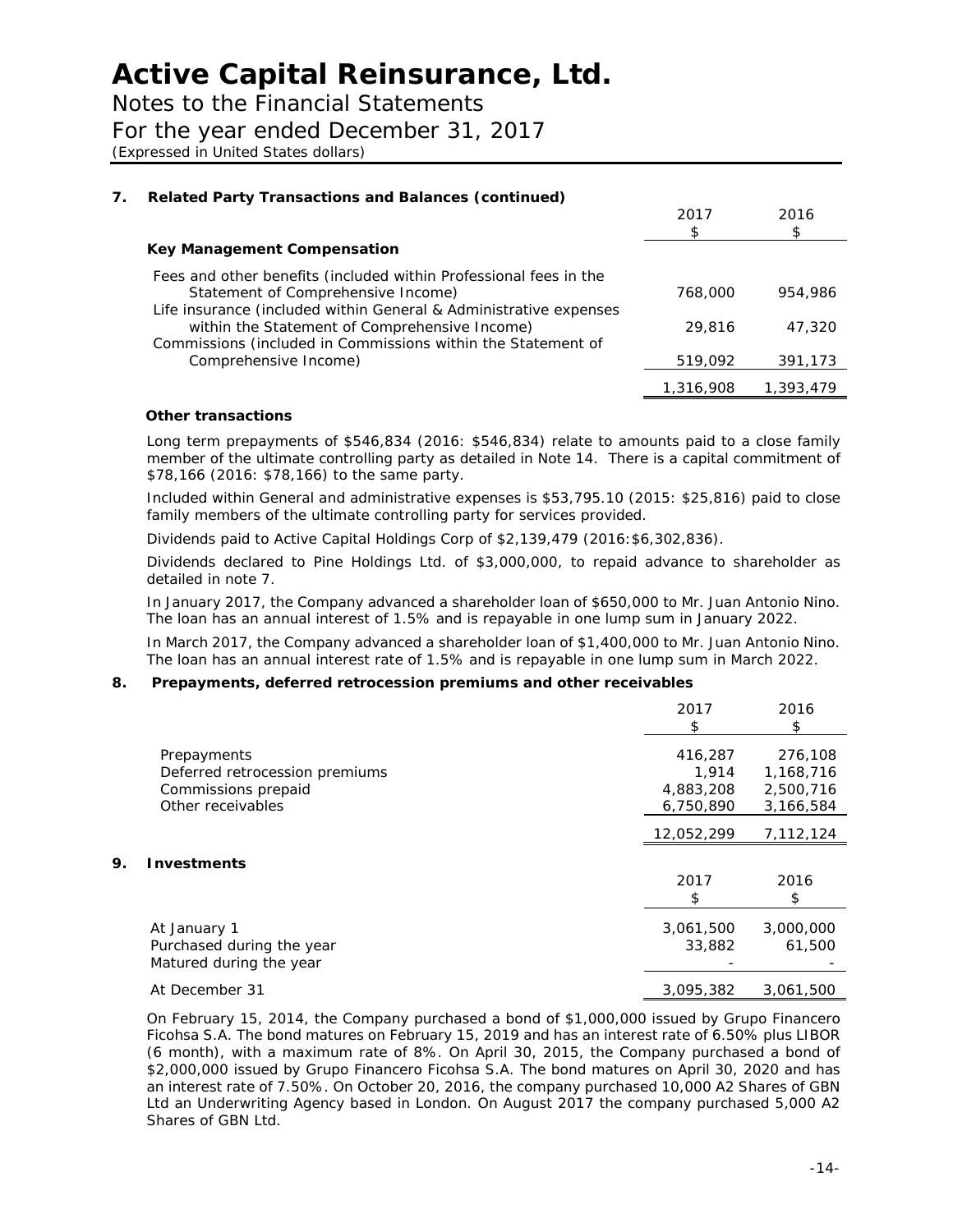Notes to the Financial Statements

For the year ended December 31, 2017

*(Expressed in United States dollars)*

#### **10. Property, Plant and Equipment** Office and Electronic Equipment \$ Motor Vehicles \$ Furniture and Fixtures \$ Total  $\frac{1}{2}$ **Cost** Balance January 1, 2017 49,494 240,986 59,139 349,619 Additions 4,580 - 102,078 106,658 At December 31, 2017 1880 161, 2020 161, 2020, 240, 240, 240, 240, 240, 260 161, 217 **Accumulated Depreciation** Balance January 1, 2017<br>33.325 157.010 30.599 220.934 Charge for the year 9,476 52,298 4,046 65,820 At December 31, 2017 42,801 209,308 34,645 286,754 **Net Book Value** At December 31, 2017 11,273 31,678 126,572 169,523 At December 31, 2016 16,169 83,976 28,540 128,685 **11. Claims Liabilities and Experience Rebate Provision** 2017 \$ 2016 \$ Claims liabilities 5,554,458 2,594,462

Experience rebate provision and the contract of the 456,045 214,545

The Company establishes liabilities for both reported claims and the adverse development thereof, and claims which have been incurred but not reported and are expected to be reported within the provisions of the reinsurance contract. The Company also establishes provisions for discretionary experience rebates based upon expected underwriting profits. The amounts recorded in respect of the above are necessarily based on estimates and, while management believes that the amounts are adequate, the ultimate liability may be in excess of, or less than the amounts provided. Below is a summary of the techniques used by management to estimate liability amounts in respect of the Company's reinsurance policies, along with a discussion of the uncertainties inherent in the estimation process.

Claims on reinsurance contracts are payable on an occurrence basis. The Company is liable for all insured events that occurred during the term of the contract, even if the loss is reported after the end of the contract term.

The claims paid on the underlying reinsurance agreements are the amount of the loss suffered by the insured party as a result of theft or fraud arising on the relevant credit cards held. The Company is liable for the losses passed on by the primary writer in accordance with the reinsurance agreements.

The estimated cost of claims includes direct expenses to be incurred in settling claims, net of the expected subrogation value and other recoveries. The Company takes all reasonable steps to ensure that it has appropriate information regarding its claims exposures. However, given the uncertainty in establishing claims liabilities, it is likely that the final outcome will prove to be different from the original liability established.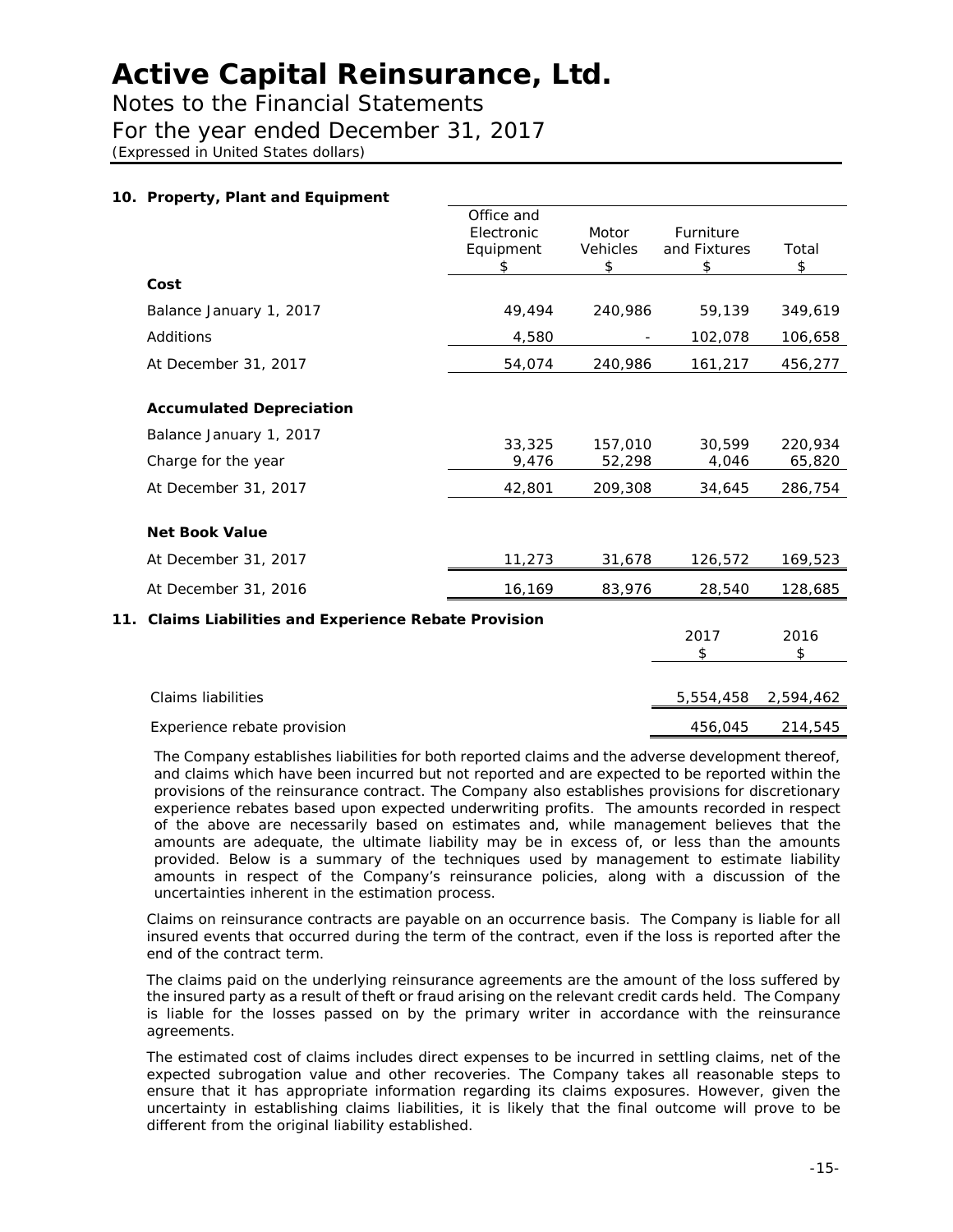Notes to the Financial Statements For the year ended December 31, 2017

*(expressed in United States dollars)*

#### **11. Claims Liabilities and Experience Rebate Provision (continued)**

The estimation of claims liabilities for claims incurred but not reported is generally subject to a greater degree of uncertainty than the estimation of the cost of settling claims already notified to the Company, where information about the claim event is available. The IBNR proportion of the total liability will typically display greater variations between initial estimates and final outcomes because of the greater degree of difficulty of estimating liabilities.

#### **12. Accounts payable and other liabilities**

Accounts payable and other liabilities comprise:

|                                          | 2017             | 2016                   |
|------------------------------------------|------------------|------------------------|
| Commissions payable<br>Other liabilities | 857,526<br>7.929 | 1,572,888<br>(32, 649) |
|                                          | 865,455          | 1,540,239              |

#### **13. Share Capital**

The Company is authorized to issue an unlimited number of shares of no par value. All shares issued are fully paid at the statement of financial position date.

Share capital comprises:

|                                               | 2017 | 2016                  |
|-----------------------------------------------|------|-----------------------|
|                                               |      |                       |
| Issued and fully paid:                        |      |                       |
| 25,100,000 (2016: 15,000,000) ordinary shares |      | 25,100,000 25,100,000 |

On January 4, 2016 a resolution was passed to increase the issued share capital to \$18,000,000. On March 1, 2016, a resolution was passed to increase the issued share capital to \$19,000,000. A further resolution was passed on March 28, 2016 to increase the issued share capital to \$22,600,000. On September 21, 2016 a resolution was passed to increase the issued share capital to \$25,100,000 which was effected by a conversion of additional paid in capital.

#### **14. Commitments**

During 2012, the Company entered into an agreement to purchase office space that was due to be available in 2017. As referred to in Note 7, an amount of \$546,834 (2016: \$546,834) has been paid as a deposit with a remaining commitment of \$78,166 (2016: \$78,166) outstanding. The balance was to be paid when the space is completed. However, during 2017 the Company entered into an arbitration process against the real estate promoter and also during this period the company obtained a favorable arbitral award on this process. Subsequent to this the Company is exercising all the necessary actions to recover the amounts paid as a deposit.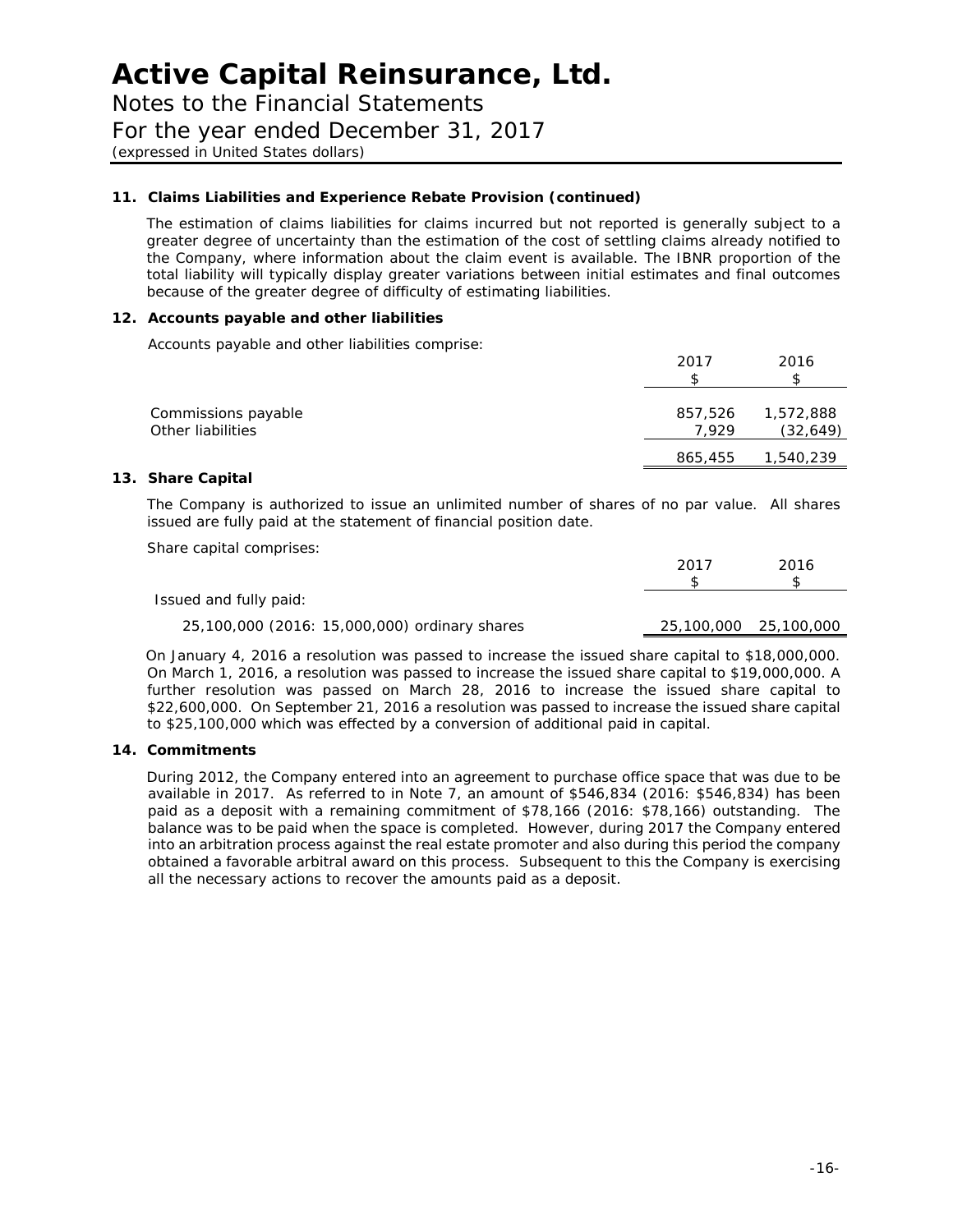Notes to the Financial Statements

### For the year ended December 31, 2017

*(expressed in United States dollars)*

| 15. Financial Instruments                        |            |            |
|--------------------------------------------------|------------|------------|
|                                                  | 2017<br>\$ | 2016<br>\$ |
| Financial assets:                                |            |            |
| Financial assets measured at amortized cost      |            |            |
| Cash and cash equivalents                        | 7,424,931  | 8,474,212  |
| Other cash deposits                              | 13,415,497 | 14,000,000 |
| Premiums receivable                              | 4,169,593  | 5,430,351  |
| Receivable from related parties                  | 3,230,294  | 2,962,655  |
| Other receivables                                | 6,750,891  | 2,516,584  |
| Investments                                      | 3,095,382  | 3,061,500  |
| Total                                            | 38,086,588 | 36,445,302 |
| <b>Financial liabilities:</b>                    |            |            |
| Financial liabilities measured at amortized cost |            |            |
| Accounts payable and other liabilities           | 865,455    | 1,540,239  |
| Retrocession premium payable                     | 2,022,666  | 4,479,877  |
| Total                                            | 2,888,121  | 6,020,116  |

#### **16. Reinsurance Commissions**

All premiums on assumed reinsurance are normally subject to a commission cost, since the ceding company must be compensated for the acquisition cost or commissions paid to direct insurance brokers or intermediaries that produce the business. Besides the acquisition cost, the ceding company requires compensation on their administrative costs.

When a reinsurer seeks capacity in the retrocession market, it must also get compensated for at least part of the reinsurance commissions it has paid to the ceding company, plus some compensation for administrative costs. On facultative reinsurance, commissions on retrocessions are normally lower than the commission paid on the original reinsurance ceded by the insurance company.

|                                           | 2017                       | 2016                       |
|-------------------------------------------|----------------------------|----------------------------|
|                                           |                            | \$                         |
| Commissions expense<br>Commissions income | 25,261,700<br>(13,441,946) | 33,852,492<br>(18,998,464) |
| Net commission expense                    | 11,819,754                 | 14,854,028                 |